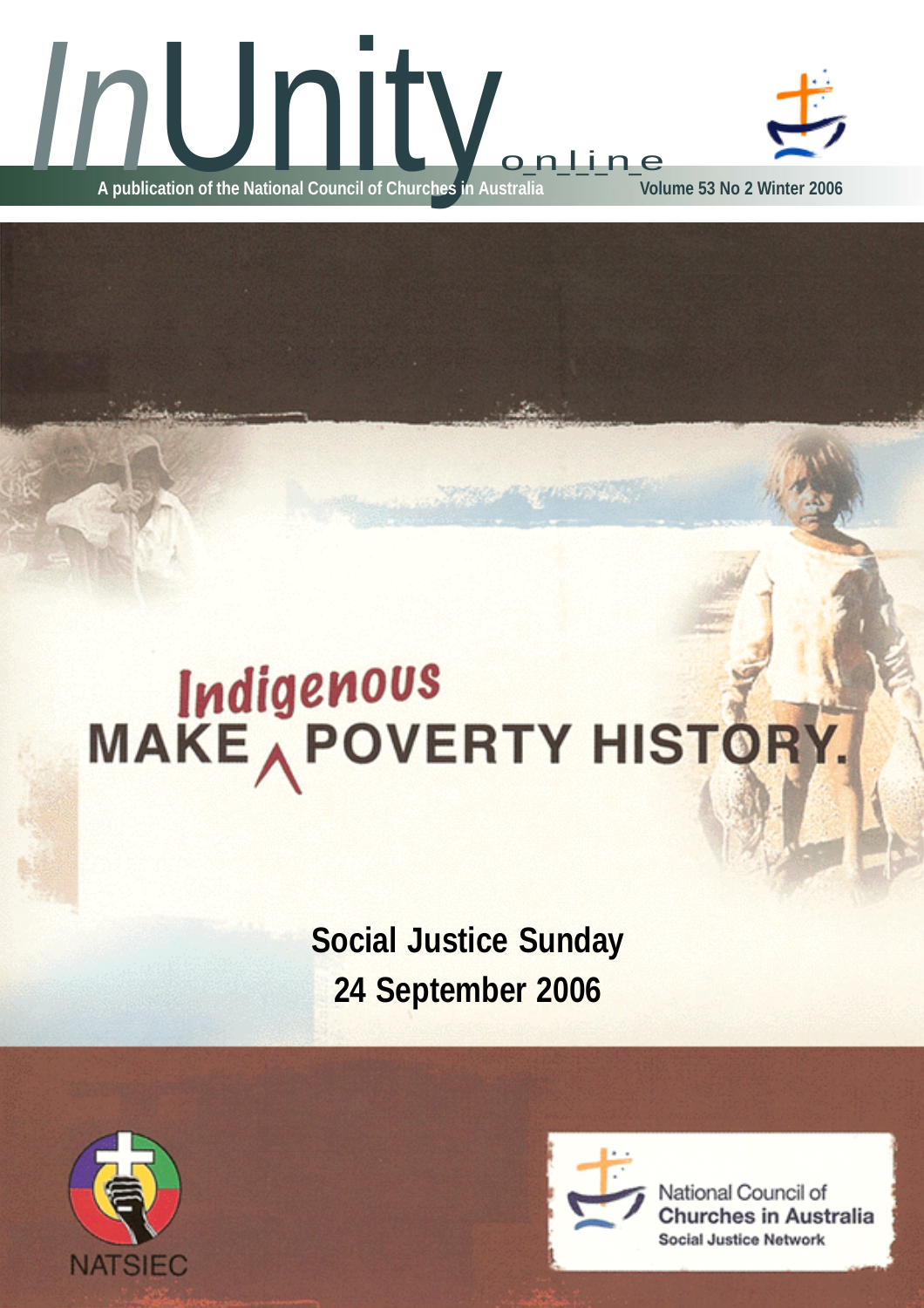<span id="page-1-0"></span>In this edition of *In*Unity<sub>online</sub>...

#### **NCCA President**

We welcome the new NCCA President, Bishop Richard Appleby, and give thanks for the dedication and guidance of the Revd Professor James Haire as he retires from the position of NCCA President.

#### **Refugee & Migrant Sunday and Social Justice Sunday** Churches and communities throughout Australia continually

support and assist refugees, asylum seekers, new migrants and Australia's Indigenous peoples.

This year as we approach the last Sunday in August (Refugee & Migrant Sunday) and the last Sunday in September (Social Justice Sunday) the NCCA asks you to take the time to reflect on and listen to the stories and use the resources found on the NCCA website. The **Refugee & Migrant Sunday Kit** is also available in hard copy, and the school resources are available on a user friendly CD. The **2006 Social Justice Sunday Kit** engages in the Make *Indigenous* Poverty History campaign. Additional resources for the campaign can be purchased on a multi-media CD-Rom. (see [p. 8](#page-7-0) for details)

The worship resources and discussion material in the kits can be used at any time. If the dates set for 2006 are not convenient for your church or group save the resources for another time. Using the worship suggestions, reflections, stories and other material throughout the year will provide ongoing reminders of the importance of engaging in social justice in our communities, nationally and around the world.

#### **Christmas Bowl**

Please promote the **2006 Christmas Bowl** appeal. Christmas Bowl donations are vital to the development of long-term goals for may communities. Se[e p. 11](#page-10-0) for more information.



Debra Porter Communications Desk August 2006

#### **Index ...**

| <b>Editorial</b>                                                           | $\overline{2}$ |
|----------------------------------------------------------------------------|----------------|
| From the General Secretary                                                 | $3 - 4$        |
| <b>Visitors</b>                                                            | 4              |
| <b>From the President</b>                                                  | 5              |
| <b>NCCA 6th National Forum</b>                                             | 5              |
| Refugee & Migrant Sunday                                                   | 6              |
| <b>Farewell &amp; Congratulations</b>                                      | 6              |
| <b>Gender Commission</b>                                                   | 7              |
| <b>Social Justice Sunday</b>                                               | $8 - 9$        |
| <b>Visitors</b>                                                            | 10             |
| <b>International Day of Prayer</b>                                         | 10             |
| <b>Christian World Service</b><br>(inc Christmas Bowl<br>& Partners4Peace) | $11 - 12$      |
| In Memorium                                                                | 12             |
| <b>World News Summaries</b>                                                | 13             |
| Count Me In                                                                | 13             |
| What's On?                                                                 | 14             |
| <b>Contact Information</b>                                                 | 14             |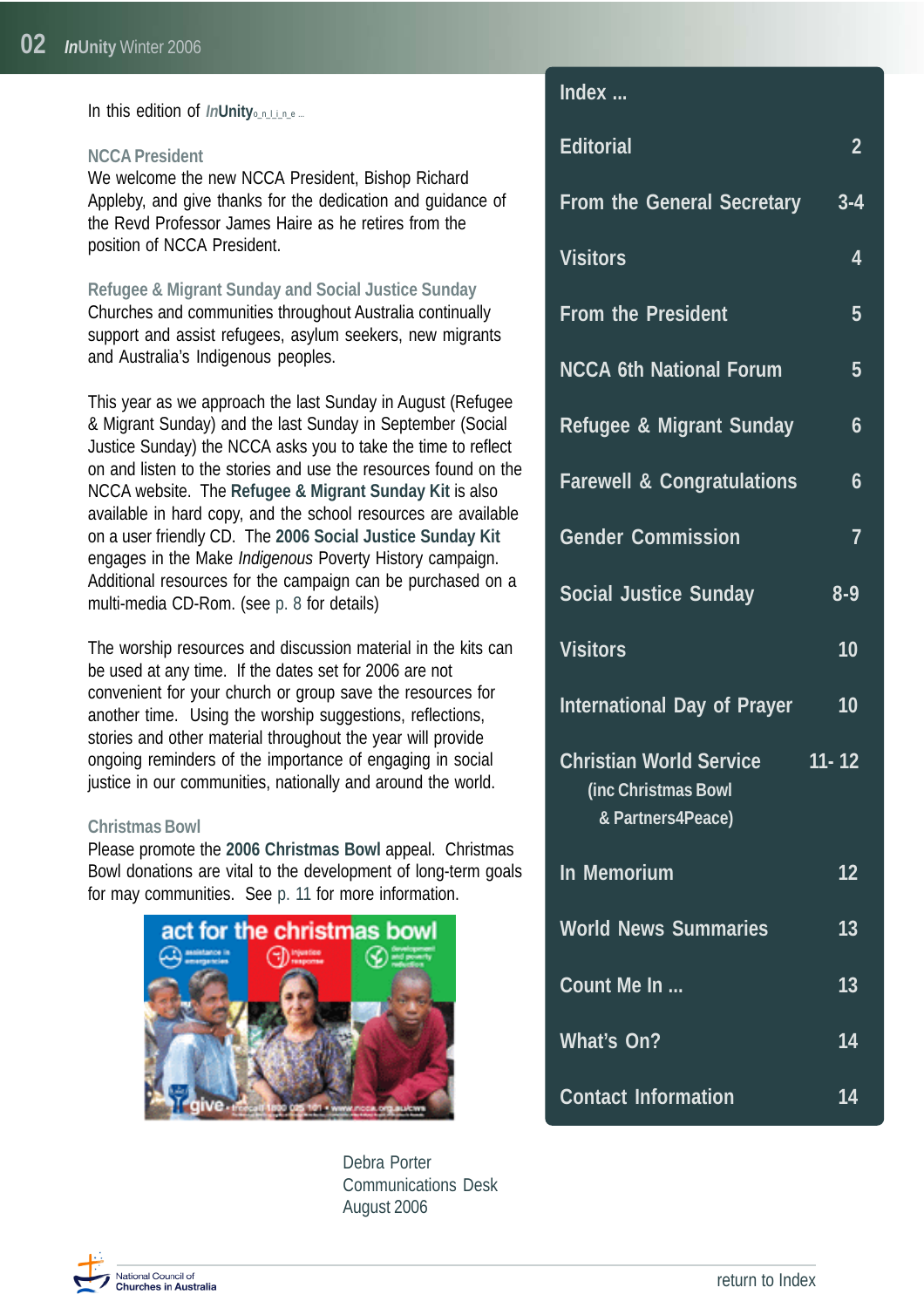<span id="page-2-0"></span>

### **WHAT IS OUR SPECIAL CONTRIBUTION?**

Recent events around the world and in Australia have pointedly raised serious questions about our future. For good or for ill many of us have a 'gut feeling' that what we do now, how we behave, will have lasting repercussions on the planet, on its life forms, and most particularly on us as human beings. All this will happen within one, or at the most two, generations.

Are we to be the same as our parents and grandparents? Will we continue the cycle of violence? The Middle East seems to be proof that yes, indeed we will. The deterioration in Darfur seems to be sure evidence. Indigenous disadvantage shows that we haven't learnt. For every step forward we are taking a step back, and genuine progress seems to be available to a privileged but decreasing percentage.

Like many who have gone before us, and quite possibly like many who will follow, we believe that if we created the problems we must also solve them. Right thinking people have redoubled their efforts at peacemaking, sustainability, health, economic justice, and social reform. We long deeply to reverse the human propensity to inflict hurt, kill, and carry forward conditions that are meant to dehumanise and demoralise others.

Thrown onto our own resources there is a lot we can and should do. Like the mythical boy who put his finger in the dyke, however, we run the risk of making ourselves indispensable in the process. It's the old human thing, to put ourselves in the centre as though we were gods, and then to watch the whole thing crumble as we fail to achieve our noble goals.

Good theology, and good ecumenism, puts God at the centre. Faith in Christ is founded on trust in him as Saviour. That's the base from which we start, and we shouldn't tackle any issue without Christ being the heart and the hope of our work. It's not a cop out to turn to God for the solution to our problems.

How do we do this? Well, perhaps the first thing we need to do is to make some room in our work, and in our solutions, for God's action in our lives and the lives of others, including those who oppose us. That means openness, dialogue, tempering our action with attentive listening, patience, refusing to accept stereotypes, and that strange, most unworldly attribute of love.

As for the NCCA I keep asking myself, "What is unique about the work we do? What's our special contribution?" It's easy to get caught up in the events of the day and play the power game – lobby politicians about policies we don't like, use arguments that help us get our way, complain about the general state of society, and stand in opposition to those who don't think like us. The only difference when we do it from when others do it is that we think we have right on our side, while they don't. When we do that we betray our purpose. It's easy to lose our flavour, our right to speak as a Church based group, our right to speak to the Churches.

We continue to try, like many others, to bring God's message to the world. We continue to work for the visible expression of the unity of the Church, and that in itself is a task too big for our limited human resources. The NCCA relies entirely on the Spirit and the good will of the Churches. Whatever our success or failure rate, what we cannot afford to lose is our hope in Christ, which is the only thing that renders us valid and gives us a reason for working in the name of the Churches.

Among all the things that need attention it can become difficult to decide what the NCCA should and should not do. While the purpose and goals of the NCCA are clear (see our Constitution at [http://www.ncca.org.au/about\\_us/how\\_we\\_work/constitution\)](http://www.ncca.org.au/about_us/how_we_work/constitution) the work plan to achieve those goals needs revisiting. I am keeping that in mind as plans progress for the 2007 National Forum, which is *(cont. p. 4)*

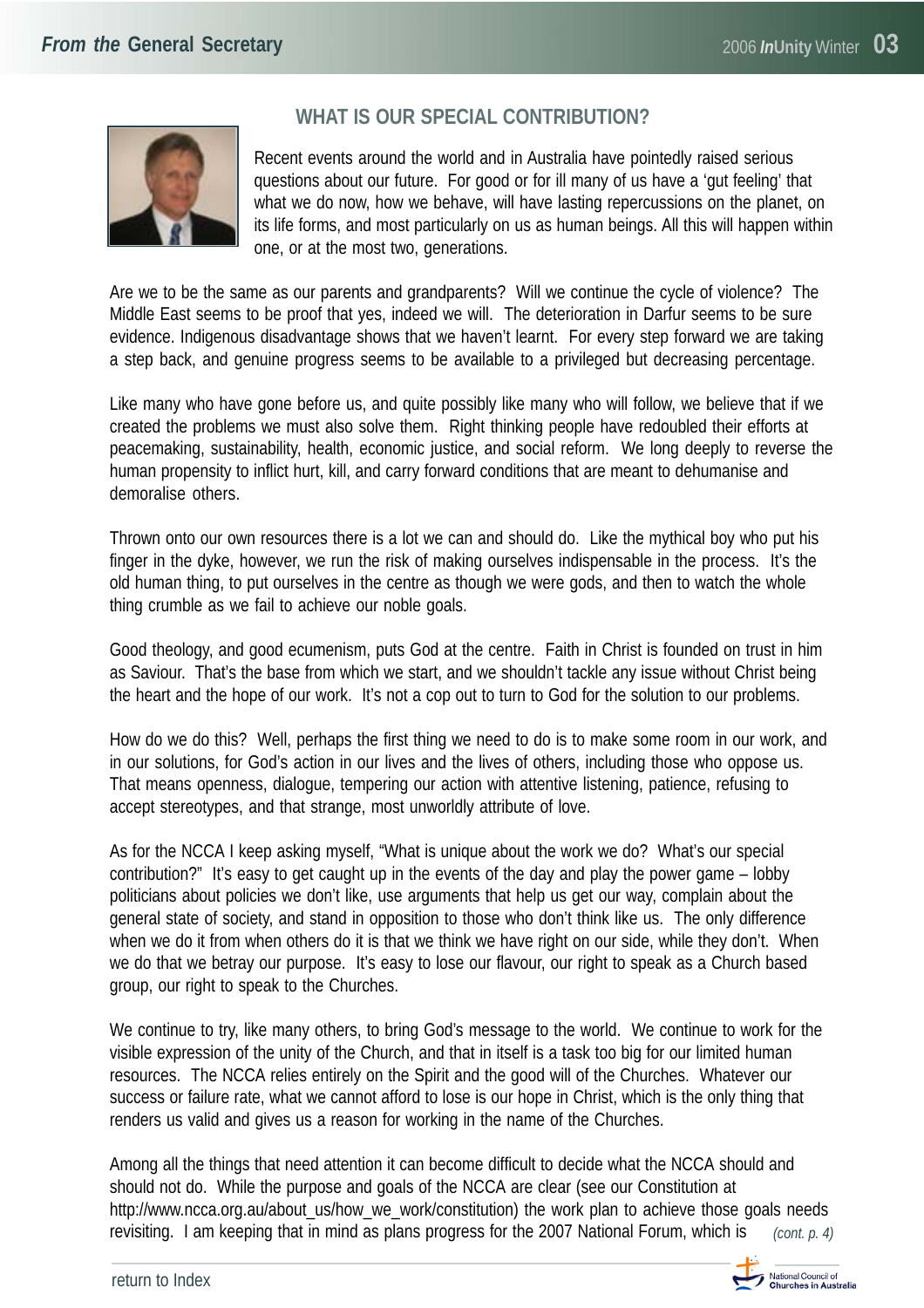#### <span id="page-3-0"></span>*(What is our special contribution? cont. from p. 3)*

mentioned elsewhere in this edition. Under the theme 'Life Together' I hope that we will visit the purpose and goals of the NCCA and set out our priorities for the next period of the Council's life. This will help to focus us, determine where we should spend what money we have, and help the Council remain a buoyant, relevant part of the life of the Churches, and a contributor to Australian society.

Part of this planning will be our ongoing reflection on the 2006 Assembly of the World Council of Churches. As I write this article I am about to attend the first Central Committee meeting of the WCC since that Assembly, where I hope to see what is evolving out of the decisions of the Assembly, and how they might inform our work in Australia.

Henderson

John Henderson, General Secretary August 2006

#### *Vistors at the* **National Council of Churches in Australia**

**His Eminence Metropolitan Bishoy**

**& His Grace Bishop Moussa of the Coptic Orthodox Church**

On 6 April the NCCA welcomed His Eminence Metropolitan Bishoy, Secretary of the Holy Synod in Cairo, and His Grace Bishop Moussa, Bishop for Youth in Cairo. They were accompanied by Bishop Daniel (Sydney & its Affiliated Regions) and Bishop Suriel (Melbourne). The staff appreciated the time spent with them in conversation and listening to news from the Coptic Orthodox churches in Egypt. It was a great time of building relationships and understanding. We have a long standing partnership with the Coptic Church in Egypt through our support for BLESS (Bishopric of Public, Ecumenical, and Social Services), under the care of Ms Gwen Willis of NCCA Christian World Service.



#### **Bernard & Mary Sabella**



see the latest edition of In Focus p.7, published by NCCA CWS.

Long time friends of the NCCA, Bernard & Mary Sabella were in Australia in late June and early July. During that time they paid the Sydney office several visits enabling our staff an opportunity to hear more about the work of the Middle East Council of Churches and the situation that is continuing to unfold in Gaza, Lebanon and Israel.

Bernard expressed his gratitude for the partnership between NCCA Christian World Service (CWS) and the Department of Service to Palestinian Refugees/Middle East Council of Churches. To read more from Bernard Sabella regarding the situation in Palestine and Israel

National Council of งอนเอกอะ codinon or<br>Churches in Australia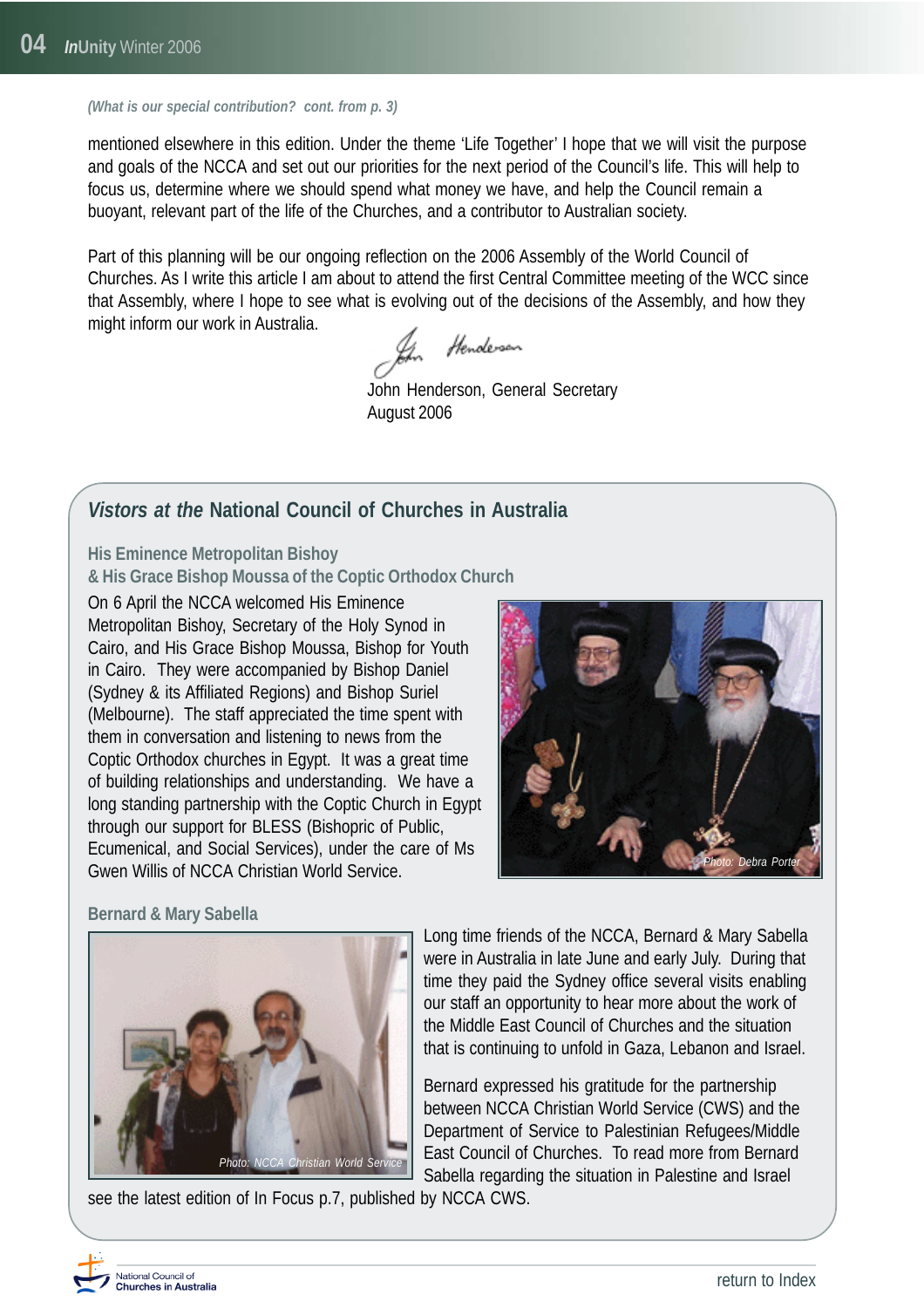<span id="page-4-0"></span>The National Council of Churches in Australia extends a warm welcome to Bishop Richard Appleby who became the 5th President of the Council on July 4. Bishop Appleby is a long time supporter of the ecumenical movement. We look forward to working with him during his time in office.



*The Rt Revd Richard Appleby*

#### *a message from Bishop Appleby ...*

Having had a hand in the creation of the NCCA back in 1994, it is a special joy to have been chosen to be the fifth President of the Council. I look forward to this work and assure member Churches that I will serve the NCCA to the very best of my ability. I will value your support and prayers.

My own Anglican Church is not alone in experiencing tensions and differences, especially over issues of human sexuality and the leadership of women. Such tensions are not just between Churches but often within Churches. In such situations the commitment of the NCCA to helping its members to grow in Christian unity is hugely important.

The member Churches of the NCCA bring together a rich diversity of Christian traditions coming out of a whole range of cultural contexts.

I am convinced that one of the special gifts of the NCCA to its members is helping us to grow in our understanding and appreciation of these different Christian traditions. It may well be that through this process we will be helped to discern the mind of Christ in our own situations of difference and disagreement.

With every blessing,

- Turnand Riggerlang

Richard Appleby

**NCCA 6th National Forum** *13-17 July 2007*

# *"Life Together"*

Planning is well underway for the nest triennial Forum, which will be held at the Uniting Church's Alexandra Park Conference Centre, Alexandra Headlands, Sunshine Coast, Queensland.

Delegates appointed by the NCCA's 15 member Churches, state ecumenical councils and NATSIEC will meet to share a time of Bible studies, focus sessions and the business of our *Life Together*.

Enquiries regarding the 6th National Forum can be sent to [forum2007@ncca.org.au](mailto:forum2007@ncca.org.au) or call (02) 9299 2215.





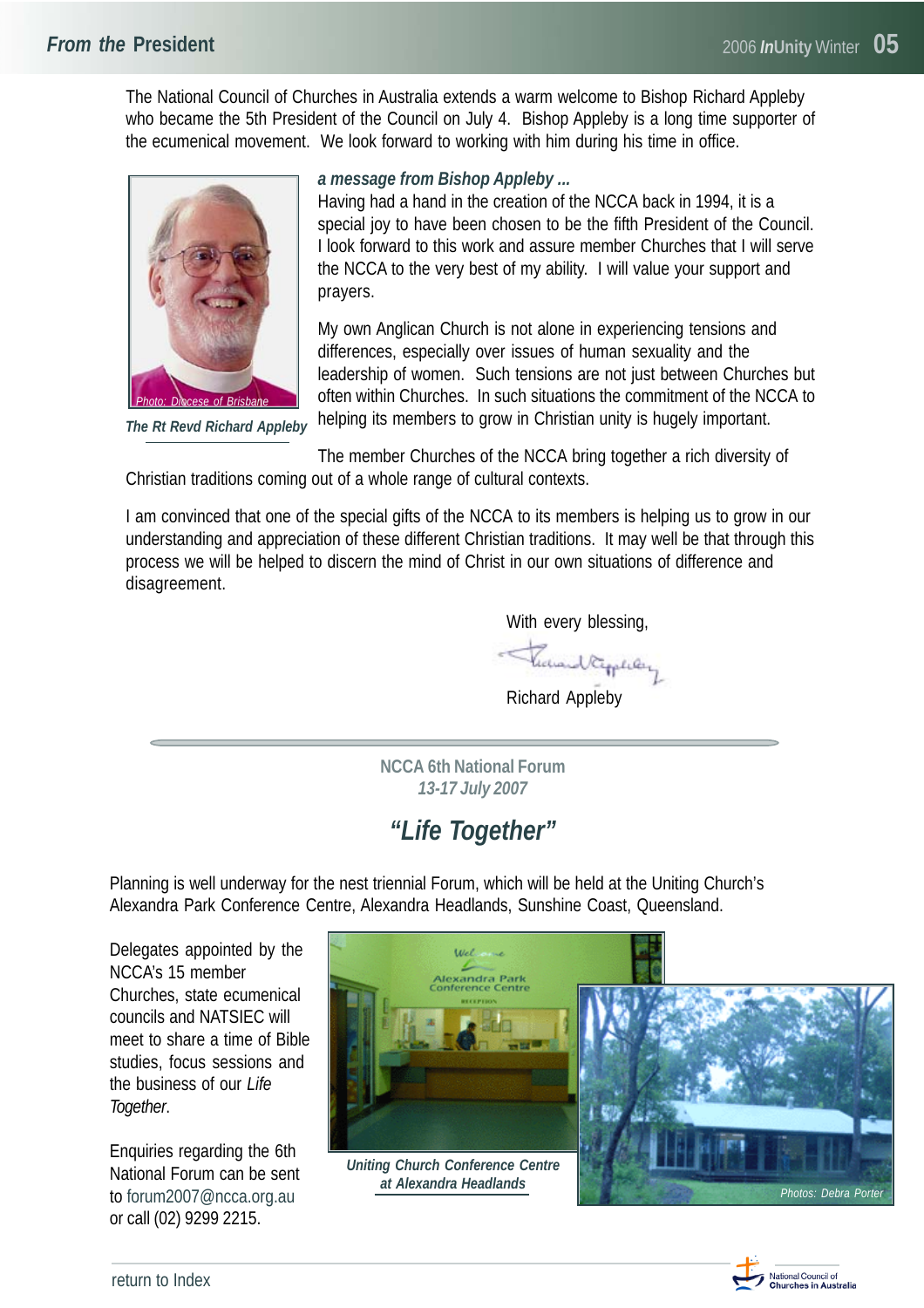# **REFUGEE & MIGRANT SUNDAY**

#### <span id="page-5-0"></span>**What is Refugee & Migrant Sunday**

Refugee and Migrant Sunday is a celebration of the contribution refugees have made to Australia that is held every year in churches around Australia.

Each year, the NCCA runs a *School Media Competition* and produces a Parish Education Kit and a School Education CD with [educational and liturgical resources. Click here to order a kit or](http://www.ncca.org.au/cws/rdp/refugee_and_migrant_sunday) find out more! or call (02) 9299 2215.

#### **What can Parishes do?**

- Celebrate the day in your church on 27 August 2006 with a special ecumenical liturgy on refugees.
- Hold a 'welcome the stranger' event in your parish or community.
- Take action in support of refugees see the kit for ideas.
- Support the National Program on Refugees and Displaced People [\(click here\)](http://www.ncca.org.au/give)

#### **What can Schools do?**

- Use the kit to educate your students & enter the School Media Competition
- Write an article for your school newspaper or hold a class debate
- Speak at your school assembly or organise a fundraising event





#### **James Haire, NCCA President July 2003 - July 2006**

At the June meeting of the NCCA Executive, Mike Semmler (President of the Lutheran Church of Australia) gave a formal message of thanks and farewell expressing the appreciation of the Council



*The Revd John Henderson and the Revd Professor James Haire at the June meeting of the NCCA Executive*

for James' contribution during his time as President.

We wish James well as he continues in his role as Director of the Australian Centre for Christianity and Culture; and congratulate him on having recently been made a Member in the General Division of the Order of Australia for service to religion and to the community through the

promotion of ecumenical and interfaith dialogue, the Uniting Church in Australia and theological education.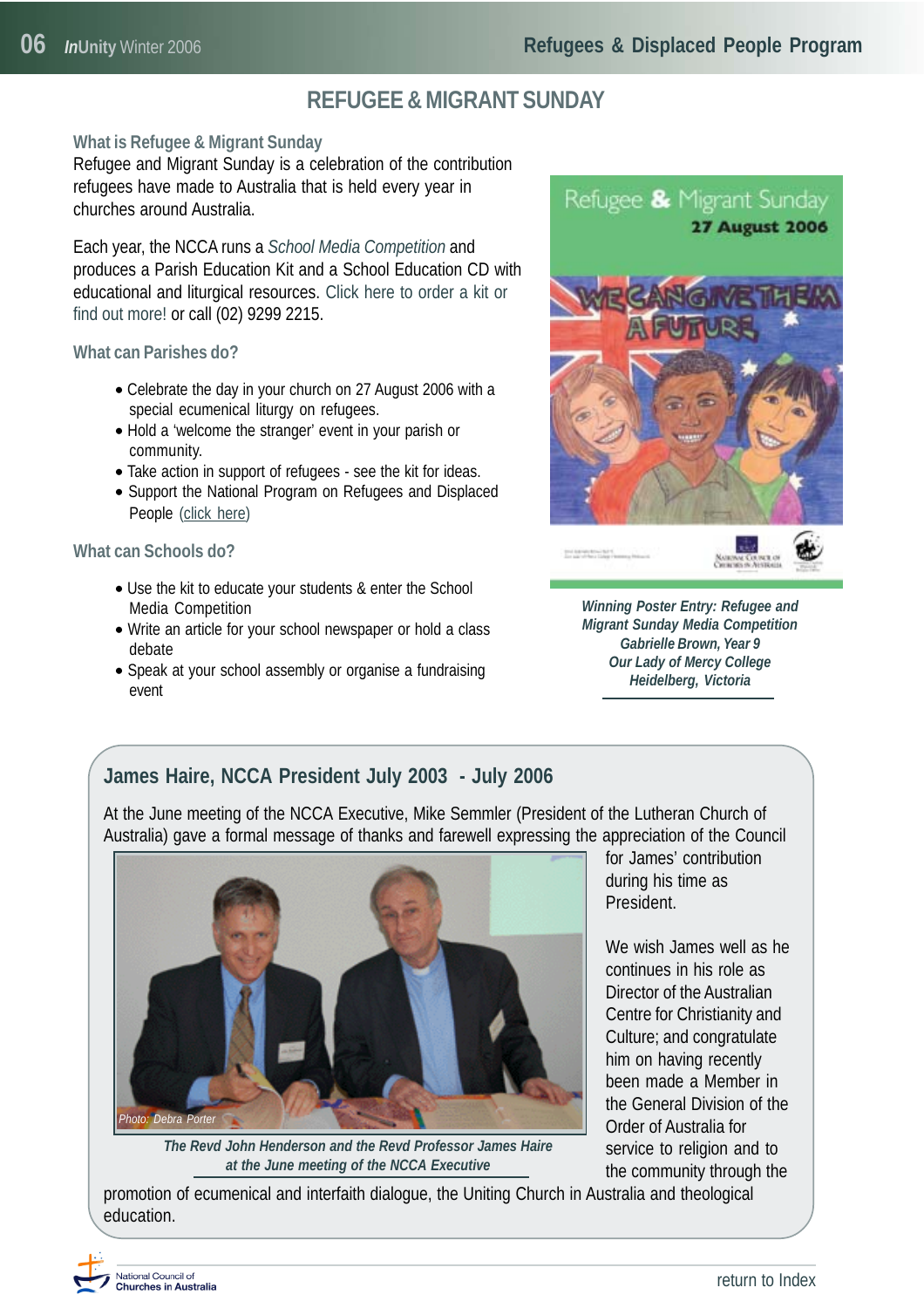# **ADELAIDE WOMEN: HOPING TOGETHER**

*"I learnt so much today," said one lady as she left us.*

<span id="page-6-0"></span>On Saturday, June 10 there was a wonderful gathering of 28 women and 2 men at the Effective Living Centre at Wayville in Adelaide to consider the ecumenical dimensions of hoping about a future inclusive church where difference doesn't matter. On this day, we planned to explore, then reflect on them and make decisions about how they would influence a future Church that included all of us.

Geraldine Hawkes, Chair of the Council for Australian Catholic Women, and her SA ecumenical committee organised this day amazingly well. Bernice Moore and Alicia Simpfendorfer, Co-convenors of the NCCA Gender Commission, presented the programme – *"The Audacity to Hope – Women Dreaming Together of a Future Church*".

The venue was excellent and there was a sense of possibility and hope in the group. It was a truly



*l-r: Geraldine Hawkes (host SA Ecumenical Council), Bernice Moore & Alicia Simpfendorfer (Co-convenors Gender Commission), and Bill & Margaret Harris (local hosts, Effective Living Centre)*

ecumenical group made up of Quakers, Uniting Church, Anglican, Catholic and Lutheran members. There was a Canadian woman, ordained in the Uniting Church who has chosen to minister in Australia and she brought with her to the Workshop six members of her vibrant community.

It was a great day! At the conclusion, after we had named our hopes and concerns, there was a general sense that this experience should be repeated in other centres in SA. This is, indeed, our hope and commitment. Not only in SA but across this vast continent.

#### **New Publication**

An excellently researched and user friendly publication has been launched by *'WomenSpeak'*, prepared and written by YWCA, Canberra.

> **Why Young Women Get Involved and Stay involved:** *A Handbook for Community Organisations on how to Engage Young Women*

"*'WomenSpeak'* is a network of 36 predominantly national women's organisations that come together to focus on the issues of human rights, youth participation and diversity…participate in federal policy issues as they arise…a very useful networking tool for women's community organisations." *(Forward p.5)*

This booklet offers valuable insights into engaging the interest of young women and keeping it by understanding their needs, interests and ways of thinking today. Training for leadership in various areas is on offer and the emphasis is on volunteer organisations where community and church feature large!

If you'd like to engage young women but don't know how…if you want young women representatives on your boards and committees…if you need help in training young women – whatever your needs, you'll find ideas to help you in this booklet.

Available free of charge and postage from: WomenSpeak, PO Box 1022, Dickson ACT 2602, call (02) 6230 5150 or email [womenspeak@ywca.org.au.](mailto:womenspeak@ywca.org.au)

*[Written by Alicia Simpfendorfer & Bernice Moore, NCCA Gender Commission Co-convenors](http://www.ncca.org.au/departments/gender)*

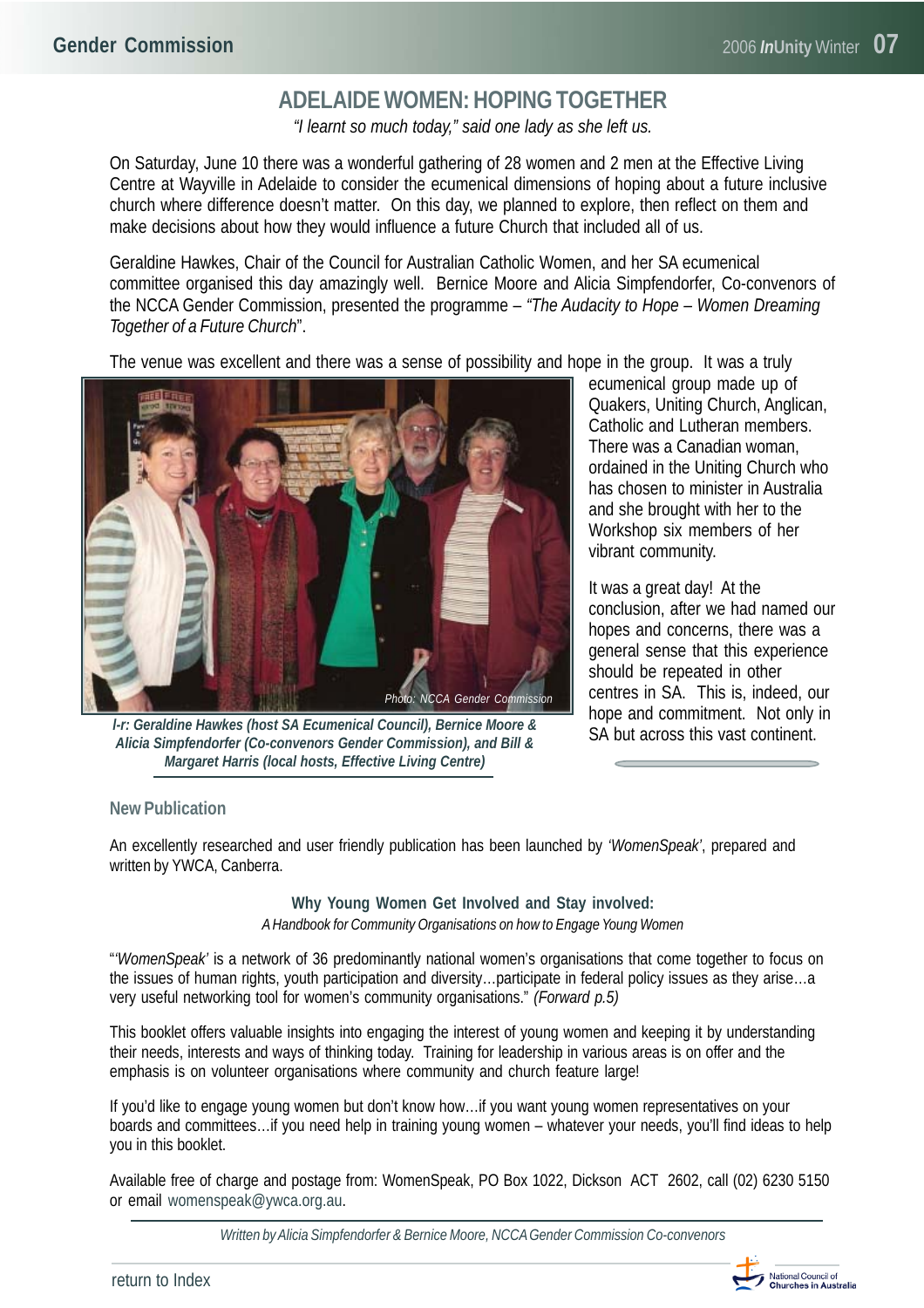<span id="page-7-0"></span>Indigenous<br>MAKE A POVERTY HISTOR

**ILSUD RELEASED FOR CAMPAIGN** 

# **SOCIAL JUSTICE - BUT NOT JUST FOR ONE SUNDAY!**

This year's Social Justice resources are combined in a lively and user-friendly CD-ROM – a joint product of the National Aboriginal & Torres Strait Islander Ecumenical Commission (NATSIEC) and the NCCA Social Justice Network, working together to highlight issues of Indigenous Australian poverty and what we can do to make a difference.

In addition to excellent resources to help the Bible and worship come alive on this year's Social Justice Sunday - Sunday 24 September – a range of other dynamic multi-media materials are available to use on the day or on other occasions.





## **The Make** *Indigenous* **Poverty History CD-ROM includes:**

- worship, homily and Bible discussion materials for Social Justice Sunday 2006
- the NCCA Social Justice Statement calling for Australians to put tackling Indigenous issues at the centre of national life and debate
- PowerPoint resources for use (and adaptation) in worship and discussion
- video interviews with Indigenous Christian leaders
- a case study (with footage from Caritas Australia) highlighting how one remote Aboriginal community is successfully addressing health issues and community development
- background information on each of the Indigenous Australian Millennium Development Goals
- educational worksheets (great for schools and other groups) on each of the Indigenous Australian Millennium Goals – including stories and information, discussion points and ideas for action
- further prayer, discussion and story materials

To order a copy (at \$20 each – a real bargain for the wealth and variety of materials contained!): call the NCCA on (02) 9299 2215 or email [natsiec@ncca.org.au](mailto:natsiec@ncca.org.au)

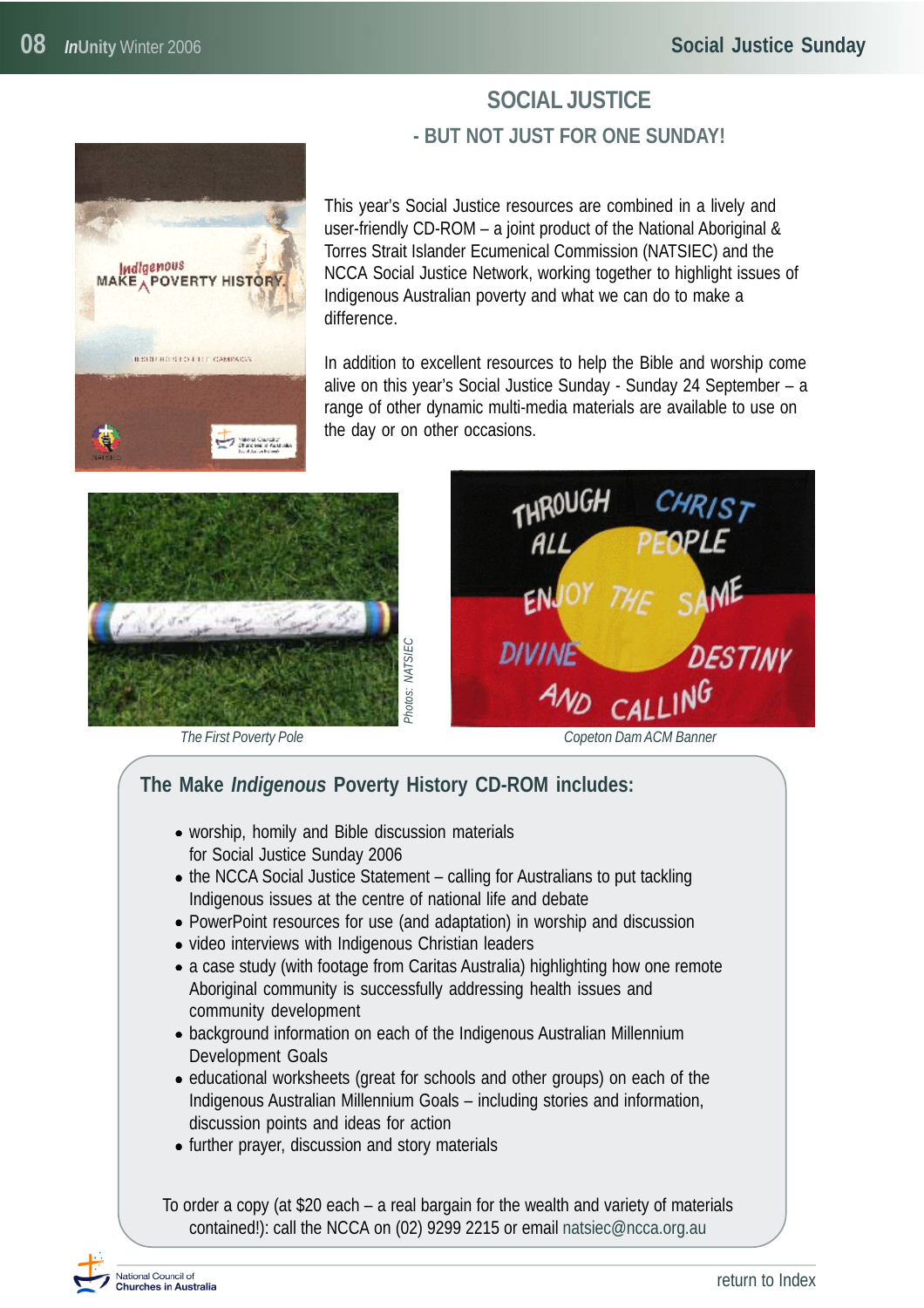# **TOGETHER WE CAN MAKE** *INDIGENOUS* **POVERTY HISTORY!**

#### **The Campaign Rolls Forward**

Recent months have seen some renewed attention given to Indigenous Australian issues. This is encouraging, although all too often media coverage tends to be sensationalist and politicians all too



#### **FORTHCOMING EVENTS IN THE CAMPAIGN: What is happening across Australia?**

With the support of Caritas Australia, and other NATSIEC funders such as the NCCA Christian World Service and the Uniting Church NSW, the Make *Indigenous* Poverty History campaign is taking off across Australia.

Recent and forthcoming highlights include:

#### **In Melbourne**

Make *Indigenous* Poverty History was successfully launched at a series of well-attended gatherings at Collins Street Baptist Church in July.

#### **In Canberra**

Plans are being advanced with leading politicians for a formal media release of the campaign and new CD-ROM resource – this September.

#### **In Sydney**

A forum on Make *Indigenous* Poverty History will be held in Anti-Poverty Week (on 17 October) at Parliament House, supported by Milton Orkopolous, the NSW Minister of Aboriginal Affairs, and NSW Governor Marie Bashir.

#### **In Brisbane**

Make *Indigenous* Poverty History will be launched at a special forum on Friday 20 October.



often simply seem to argue amongst themselves without listening properly or involving Aboriginal and Torres Strait Islander people. The **Make** *Indigenous* **Poverty History** campaign is intentionally grounded in the experiences and voices of Indigenous Australians themselves and seeks to build up from the grassroots. Vital and necessary support from others continues to grow.

*… the NCCA's Social Justice Statement will be released on September 13 at 1pm at Parliament House, Canberra!*



*Photos on this page are from* **M***I***PH** *events, courtesy of NATSIEC*

For more information on these and other events – or to share ideas of your own – please contact NATSIEC on 02-92992215 or email [natsiec@ncca.org.au.](mailto:natsiec@ncca.org.au)

> *Have you bought a t-shirt or a wristband?*

**Check out the NATSIEC webpages for more news and [other resources!](http://www.ncca.org.au/natsiec)**

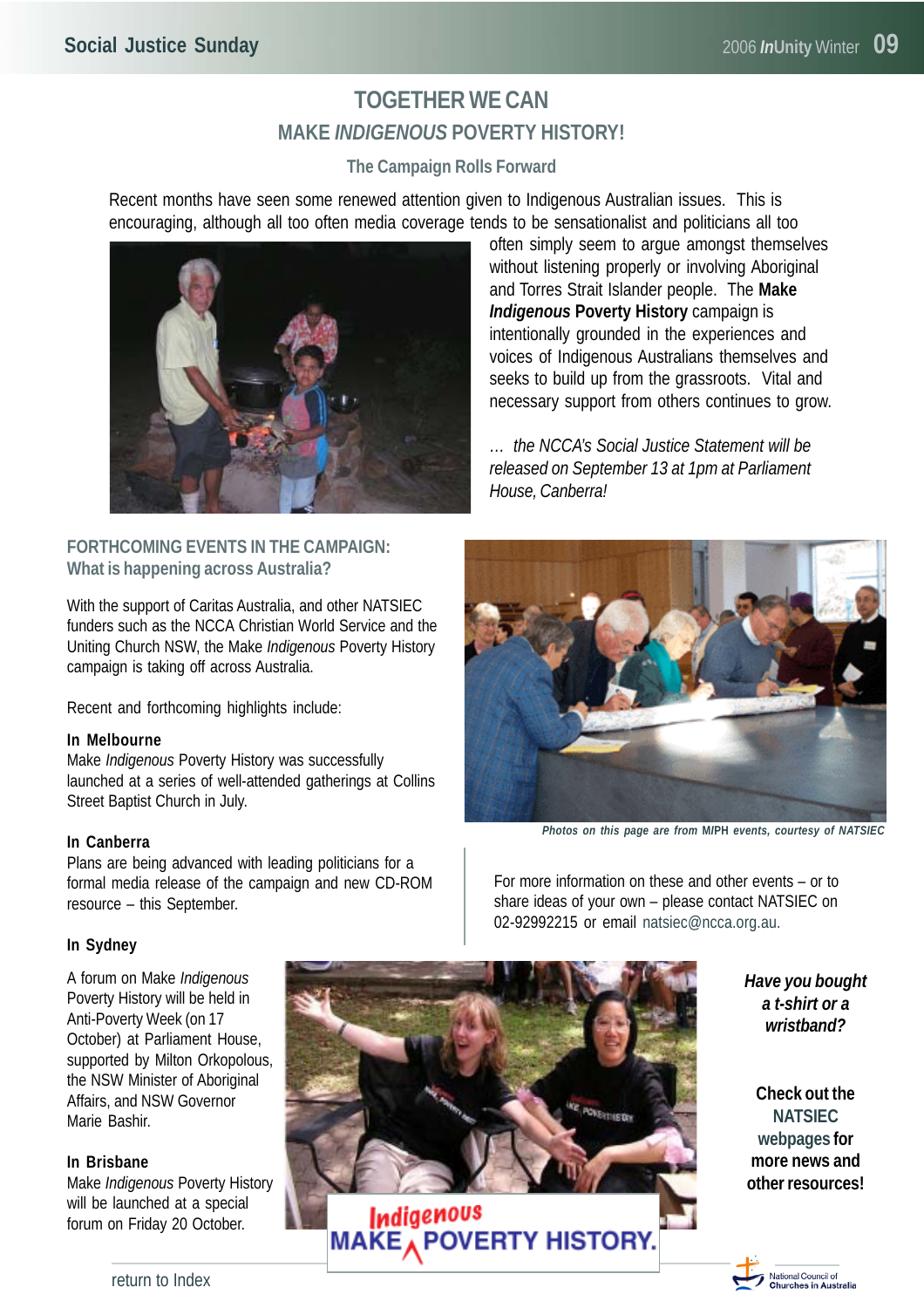# <span id="page-9-0"></span>*A Visit* **from the All Africa Council of Churches**

Revd Dr Mvume Dandala, General Secretary of the All Africa Council of Churches (AACC), and Mr Bright Mawudor, AACC Director of Finance and Administration met with NCCA staff and other groups during their time in Australia in June. They brought both troubling and encouraging news from the Churches in Africa. The situation in Darfur and in Southern Sudan needs the international communities commitment or the Sudan could descend into total chaos according to Bishop Dandala.

There have, however, been huge achievements in laying a sound



*Howard Graham (NCCA Partners4Peace) and Bright Mawudor at the NCCA*

foundation for growth and development in

Africa. Bishop Dandala expressed the AACC's appreciation for the significant contribution of the Churches in Australia.

The next step for Africa is the struggle for economic freedom. Bishop Dandala urged the Australian Churches to continue to support the Churches in Africa.

**21 September 2006 - International Day of Prayer for Peace**

This year the World Council of Churches calls all churches to join faith communities worldwide on Thursday, September 21 in observance of **the International Day of Prayer for Peace**.



Prayers and resources are available on the Decade to Overcome Violence web site for this year's event, with more to come. The DOV has published a brochure for distribution with a special focus on the Annual Focus in Latin [America. This brochure is available on the DOV web site at: http://overcomingviolence.org/en/about-the-dov/](http://overcomingviolence.org/en/about-the-dov/) international-day-of-prayer-for-peace.html.

The International Day of Prayer for Peace will be observed in conjunction with the United Nations International Day [of Peace. To learn more about initiatives of the UN go to the International Day of Peace web site at: http://](http://www.worldpeace.org/peaceday.html) www.worldpeace.org/peaceday.html.

And the International Day of Peace Vigil web site at[: http://www.idpvigil.com/.](http://www.idpvigil.com)

**The National Council of Churches in Australia is a supporter of the Decade to Overcome Violence.**



*Revd Dr Mvume Dandala*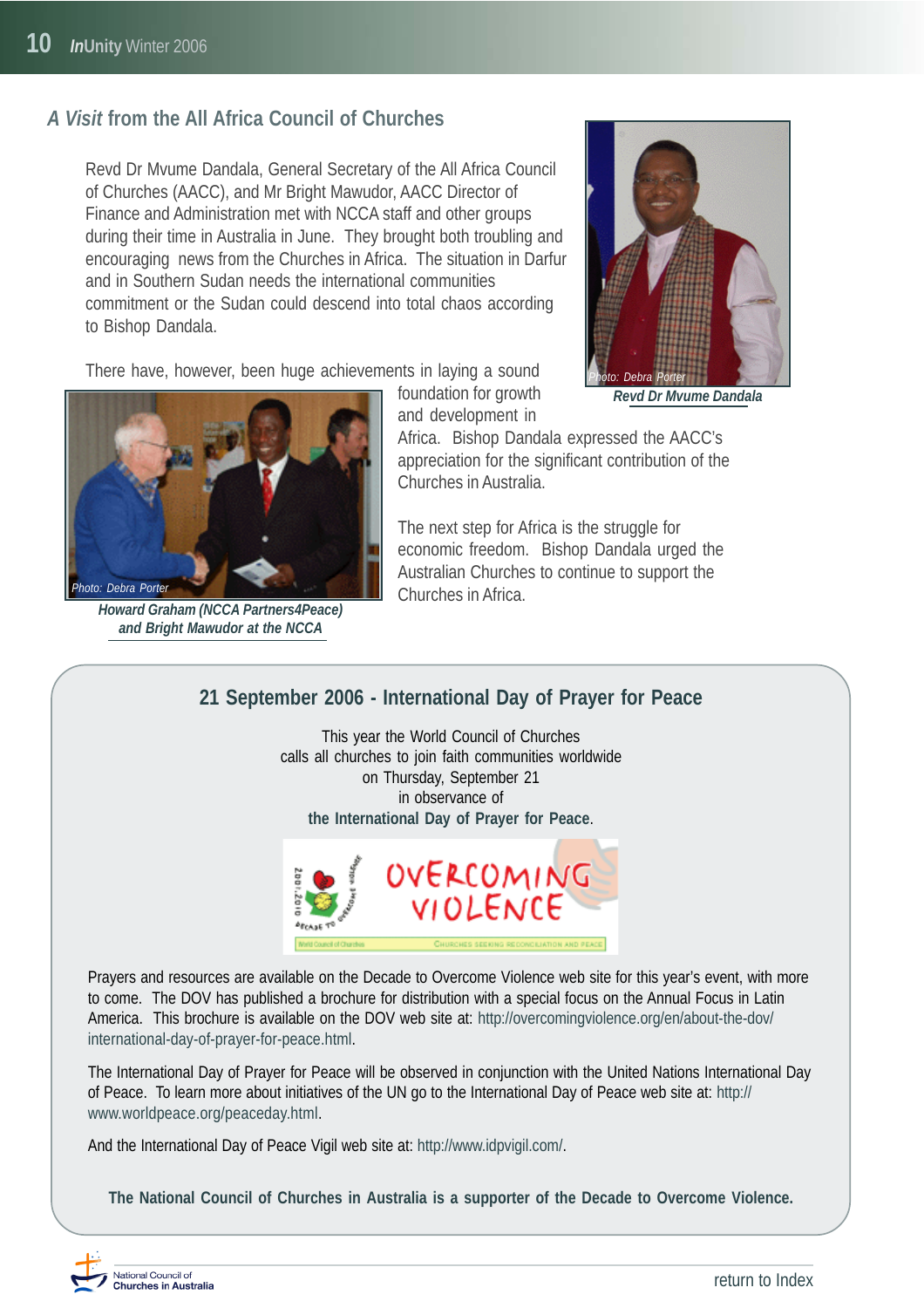<span id="page-10-0"></span>

*Commission Members of the NCCA Christian World Service*

NCCA CWS recently elected a new Chair, the Revd John Gilmore. John is the Director of Mission and Ministry in the Churches of Chrst in Victoria and Tasmania.

The Revd Elenie Poulos, National Director of UnitingJustice Australia, is the new Deputy Chair.

The Revd Gregor Henderson resigned as Chair of the Commission. Gregor recently took up the position

of President of the Uniting Church in Australia. Gregor's committed leadership during the past four years is gratefully acknowledged by all in CWS - and he has our good wishes and prayers for his new and challenging ministry.

**act for the christmas bowl** is the theme for the 2006 program - act meaning action by churches together. [Resources will be available in September - on CD, hard copy and from our website http://www.ncca.org.au/cws/](http://www.ncca.org.au/cws/christmasbowl) christmasbowl or phone freecall 1800 025 101 or 02 9299 2215.

Two sided corflutes, as pictured, are also available state ecumenical councils. (se[e p.14](#page-13-0) for contact details)

In 2005 \$ 4,046,505 was sent to overseas AID projects - see our Annual Report at www.ncca.org.au/cws/annual\_report.



# **STOP PRESS**

**From Constantine Dabbagh, Executive Secretary, DSPR\* Programs, Gaza**

*"The situation here is very bad as it is in the region at large. We appreciate very much keeping us in your thoughts and for all the efforts to create awareness amongst your constituency. God bless your endeavour. Sincerely, Constantine"*

CWS is receiving gifts for emergency assistance for the Palestinian population in Gaza, Lebanon and the West Bank. DSPR is providing supplementary food support, health and education services to the most vulnerable families in Gaza and the West Bank. In Lebanon the most urgent needs of the displaced and stranded people are mattresses and bedding, water, cleaning and kitchen supplies, first aid kits, medicine for chronic diseases, food and milk for infants. More details are at http://www.actintl.org./appeals/ appeals\_2006/. You can support our Palestinian partners by sending your gifts to NCCA Christian World Service, Locked Bag 199 Sydney NSW 1230 via our secure site at [http://www.ncca.org.au/give/christian\\_world\\_service](http://www.ncca.org.au/give/christian_world_service) or by phoning 02 9299 2215 or freecall 1800 025 101.

> *Reprinted with permission from In Focus, NCCA Christian World Service Newsletter p. 7, Winter 2006*

\* DSPR is the Department of Services to Palestinian Refugees, Middle East Council of Churches.

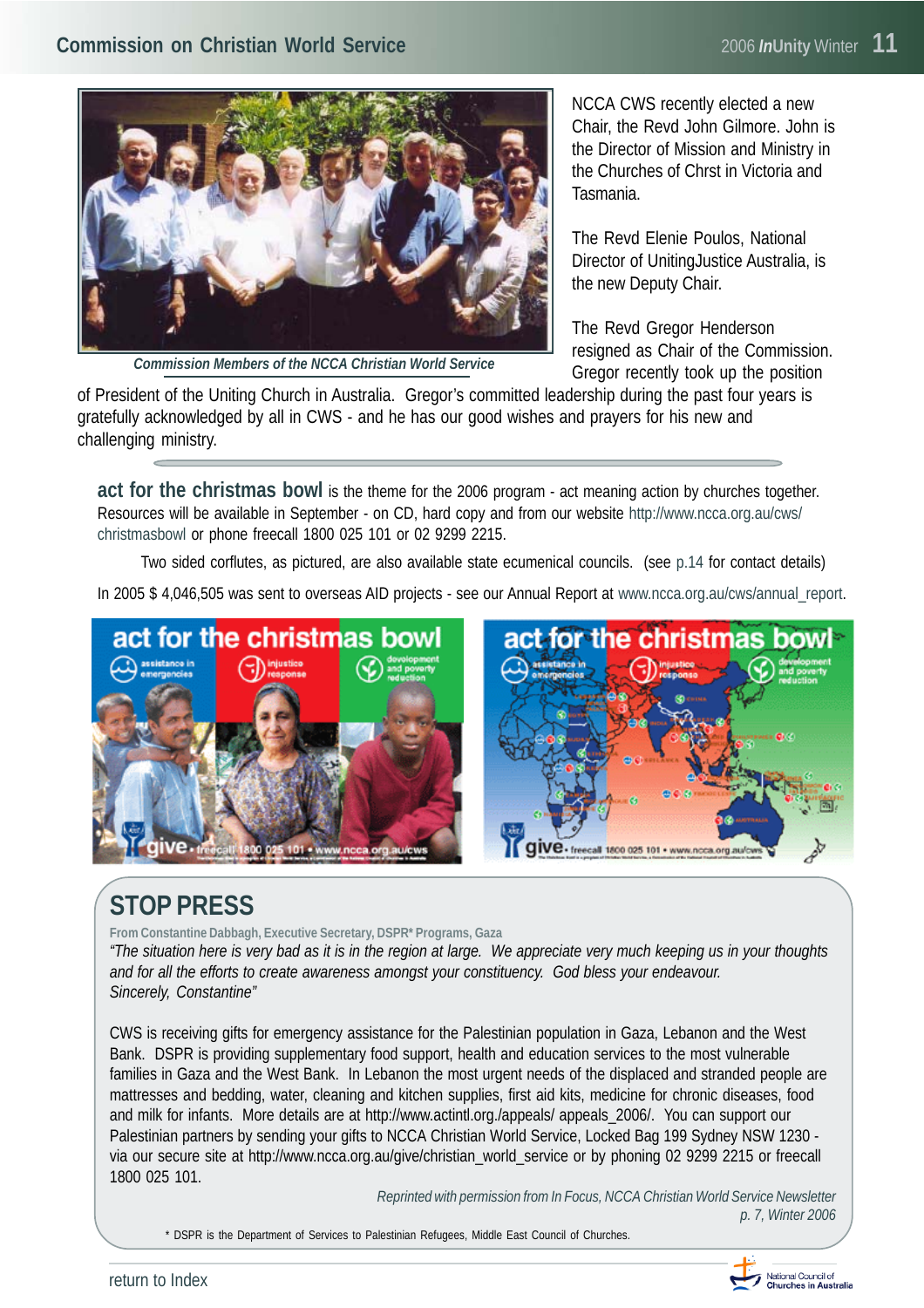

<span id="page-11-0"></span>**Partners4Peace\* has grown to over 800 supporters in its first year.** We have received gifts of almost \$250,000 to the end of June 2006. 80% of the gifts received are committed to projects.

Many Partners4Peace are committed to regular monthly giving. This enables commitment with project partners overseas, giving them great confidence in their peace-building work. Partners are now being challenged to find another Partner so that the difference we make is that much greater. Don't be surprised if a friend mentions this regular giving opportunity to you.

If you are persuaded, and we hope you will be, you will receive a monthly report, called Peace Mail, describing supported projects.

You don't need to wait for a challenge, you can become a Partner4Peace today by calling 1800 025 101 and talking to Howard or Colleen, or e-mail[: partners4peace@ncca.org.au.](mailto:partners4peace@ncca.org.au) A brochure with a form is available in PDF format a[t http://](http://www.ncca.org.au/cws/partners4peace) [www.ncca.org.au/cws/partners4peace.](http://www.ncca.org.au/cws/partners4peace)

\* Partners4Peace is a regular giving opportunity of NCCA CWS. It supports ecumenical projects in Africa, Asia, the Pacific and Middle East.

#### **In Memoriam**

In the past few months several significant contributors to the life of the ecumenical movement have died. We remember them as we pray to God for the continuation of the work in which they have been involved.

**Dr Laszlo Benyei** was a former Director of Resettlement in the Division of Inter Church Aid, Refugee and World Service of the Australian Council of Churches Ecumenical Refugee Service. He worked with with the International Refugee Organisation before migrating to Australia in 1950. Later he worked with the World Council of Churches and the Australian Council of Churches assisting many refugees and displaced persons to resettle in Australia. Died May.

**The Revd Dr Peter Cross** was a founding member of the NCCA Commission on Faith & Unity; and a Roman Catholic observer on the Faith and Order Commission of the former Australian Council of Churches. Peter was a Roman Catholic member of the Anglican/Roman Catholic International Commission. Died during the weekend of the 17-18 June.

**Dr Masao Takenaka** was well know to the ecumenism, expecially throughout Asia. In 1978, he helped to found the Asian Christian Art Association. His support of indigenous arts in Asia will be remembered. He wrote a number of books relating indigeneous culture to artistic expression of Christian faith and ethics. Died 17 August.

**Monsignor John Hoare** rejoiced in the inter-church cooperation involved in his chaplain ministry at RMC Duntroon. Considered an ecumenical pioneer, he was one of the "founding fathers" of the Joint Commission for Church Development (JCCD). The JCCD was the forerunner of the ACT [Churches Council. Died 11 July. http://](http://www.cathnews.com/news/607/87.html) www.cathnews.com/news/607/87.html

**Revd Dr Frank Engle** arrived in Australia at age 14. He studied for the Presbyterian ministry and later the Uniting Church. He served within the Australian



Student Christian Movement and was part of the World Student Christian Federation. Frank was on the National Missionary Council of the Australian Council of Churches. He was a great

supporter of Aboriginal and Torres Strait Islander rights, a member of the WCC Central Commitee and the Christian Conference of Asia. Died 12 July.

**Dr Kang Won Yong** was an active advocate of ecumenism. Dr Kang believed in the wider and contextual meaning of ecumenism that is rooted on the life and struggle of the people of Asia. Died August.

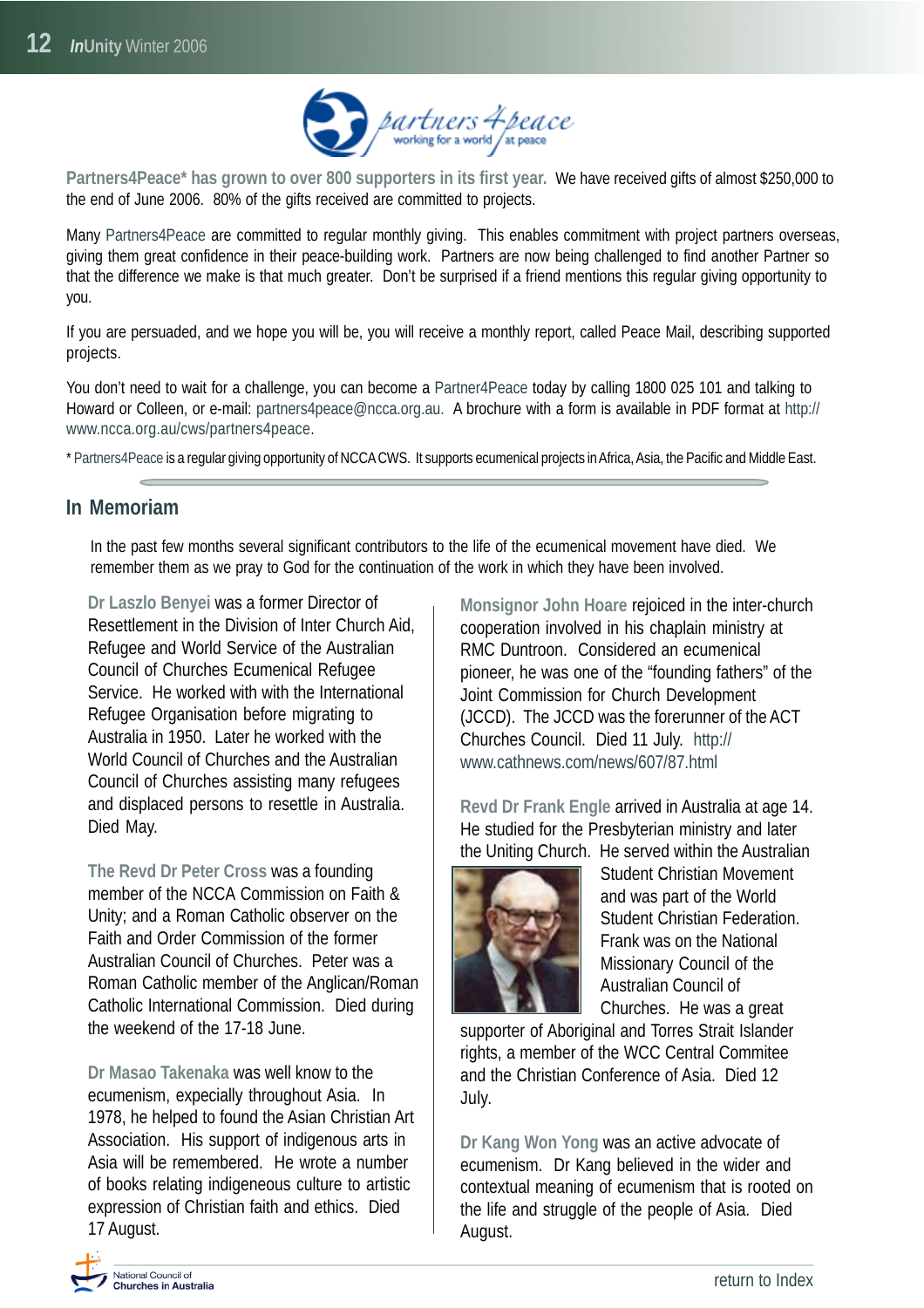#### <span id="page-12-0"></span>**World News Summaries**

**August 24 2006** - Philippine churches to file complaints on killings before UN, by Maurice Malanes

Manila, 24 August (ENI) - Philippine churches are documenting all killings of clerics and church lay workers, and other human rights violations, so they can file these before the United Nations and other international human rights' bodies, says a church-based human rights group.

"We are professionally documenting cases of killings, threats and harassments of church people so we can file complaints before the United Nations, Human Rights Watch, and the Permanent People's Tribunal," Lei Garcia, Executive Director of the Church Office for International Network in the Philippines, or CONTAK Philippines, told Ecumenical News International.

**August 23 2006** - Bollywood, AIDS and the Catholic Church, by Hilary Roxe

Toronto, 23 August (ENI) - It is clear from the beginning that "Aisa Kyon Hota Hai?" is not a typical film on HIV and AIDS, even by the standards of India's flamboyant Bollywood industry, where it was created.

"Aisa Kyon Hota Hai?" or "Why Does it Happen?" is a feature-length Bollywood film focused on religious tolerance and India's growing problem of HIV and AIDS. The Rev. Dominic Emmanuel, a Catholic priest who works in communication for the Delhi Catholic Archdiocese, said the film was developed as a way of reaching a mass audience in India.

#### **Count me in ...** *(online? click here)*

**Yes! I would like to be involved in the work of the National Council of Churches in Australia.**

| <b>NCCA Resources</b><br>$\Box$ I would like to be added to the <i>In</i> Unity email list<br>(complete email address above or email inunity@ncca.org.au)<br>□ I don't have Internet access, please send me a hard copy of InUnity<br>$\Box$ I would like to be added to the Ecumenical Friends mailing list<br>□ I would like to receive a Simply Sharing kit<br>□ I would like to receive Christmas Bowl resources |  | <b>Financial Support</b><br>I would like to support the work of:<br>$\Box$ The National Council of Churches in Australia (CDAD)<br>□ National Aboriginal & Torres Strait Islander Ecumenical Commission (CDKC)<br>$\Box$ Christmas Bowl (CB) $\Box$ Partners4Peace<br>$\Box$ Lebanon Appeal $\Box$ Gaza Appeal<br>$My$ gift: $\Box$ \$20 $\Box$ \$50 $\Box$ \$100 $\Box$ \$200 $\Box$ Other \$ |  |  |
|----------------------------------------------------------------------------------------------------------------------------------------------------------------------------------------------------------------------------------------------------------------------------------------------------------------------------------------------------------------------------------------------------------------------|--|------------------------------------------------------------------------------------------------------------------------------------------------------------------------------------------------------------------------------------------------------------------------------------------------------------------------------------------------------------------------------------------------|--|--|
| Payment method:<br>$\Box$ Cheque/money order enclosed $\Box$ Credit card – Please charge my $\Box$ Bankcard $\Box$ Visa $\Box$ Mastercard $\Box$ Diners $\Box$ Amex                                                                                                                                                                                                                                                  |  |                                                                                                                                                                                                                                                                                                                                                                                                |  |  |
|                                                                                                                                                                                                                                                                                                                                                                                                                      |  |                                                                                                                                                                                                                                                                                                                                                                                                |  |  |

This is a *non-tax deductible* gift This is a *tax deductible* gift

*The NCCA has a privacy policy that complies with the requirements of the Privacy Act 1988, to be read in conjunction with the National Privacy Principles (NPPs) set out in Schedule 3 to the Act. To read our privacy policy please go to<http://www.ncca.org.au> or contact the NCCA office (02) 9299 2215.*



**August 22 2006** - Sudanese church leaders want UN peace-keeping force for Darfur, by Fredrick Nzwili

Nairobi, 22 August (ENI) - Church leaders have urged the Sudanese government to accept a UN peace-keeping force for Darfur, the country's western region the size of France, where about two million people have been displaced in a three-year-conflict over resources.

**17 August 2006** - Churches in Sri Lanka call for immediate cease-fire, by Anto Akkara

New Delhi, 17 August (ENI) - Churches in Sri Lanka have called for an immediate halt to an upsurge of violence between government forces and rebels seeking autonomy for Tamil-majority areas in the predominantly Buddhist island nation of mainly Sinhalese speakers.

The call by the churches follows three weeks of intense fighting between government forces and the rebel Liberation Tigers of Tamil Eelam (LTTE) in their strongholds in the north and the east of the country.

> If you would like to receive regular free news summaries via email from ENI (Ecumenical News International) subscribe at [http://](http://www.eni.ch) [www.eni.ch;](http://www.eni.ch) or from WCC e-news subscribe at [http://onlineservices.wcc-coe.org/.](http://onlineservices.wcc-coe.org/)